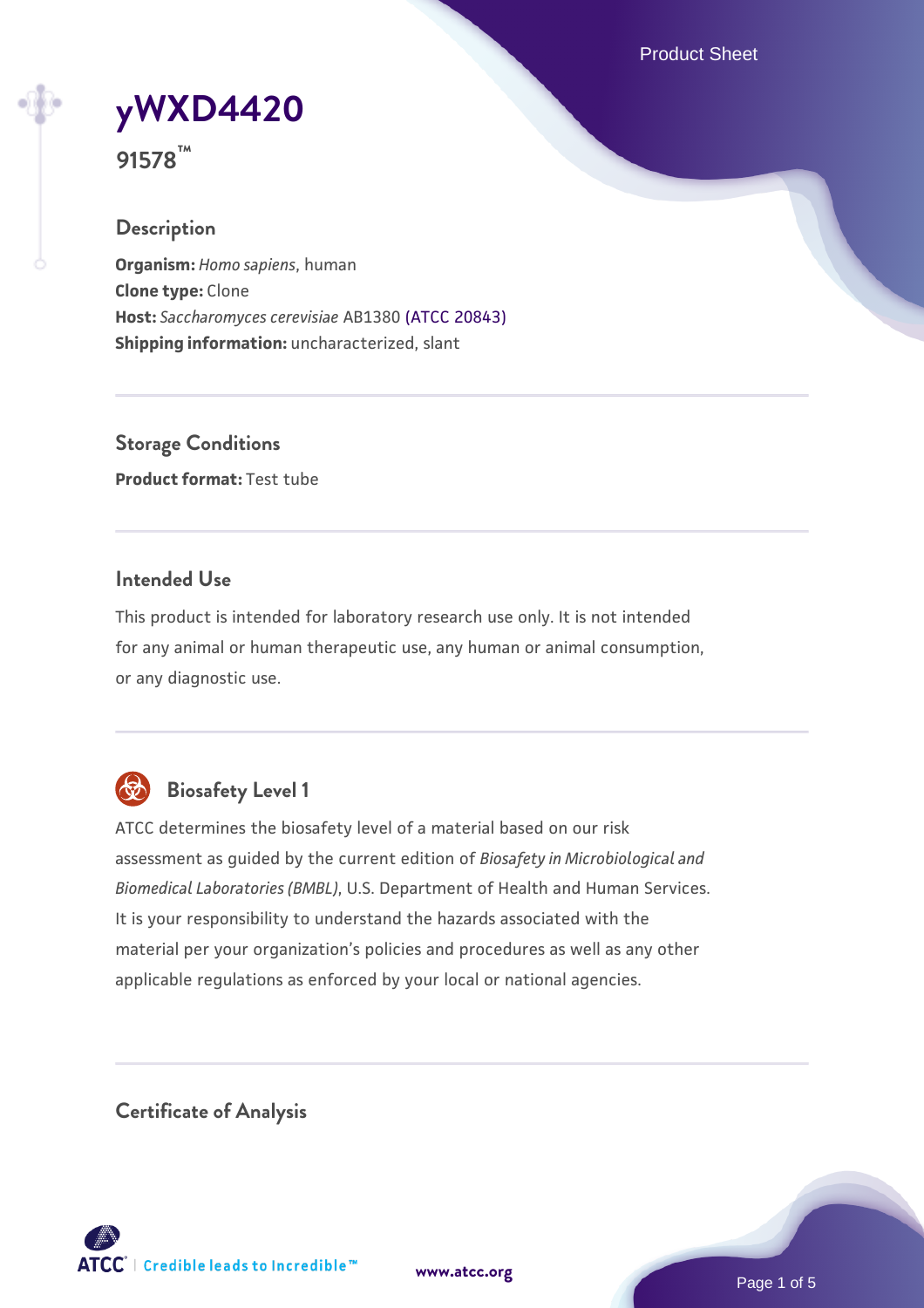## **[yWXD4420](https://www.atcc.org/products/91578)** Product Sheet **91578**

For batch-specific test results, refer to the applicable certificate of analysis that can be found at www.atcc.org.

## **Insert Information**

**Type of DNA:** genomic **Genome:** Homo sapiens **Chromosome:** X X pter-q27.3 **Gene name:** DNA Segment, single copy **Gene product:** DNA Segment, single copy [DXS3392] **Gene symbol:** DXS3392 **Contains complete coding sequence:** Unknown **Insert end:** EcoRI

## **Vector Information**

**Construct size (kb):** 335.0 **Intact vector size:** 11.454 **Vector name:** pYAC4 **Type of vector:** YAC **Host range:** *Saccharomyces cerevisiae*; *Escherichia coli* **Vector information:** other: telomere, 3548-4235 other: telomere, 6012-6699 Cross references: DNA Seq. Acc.: U01086 **Cloning sites:** EcoRI **Markers:** SUP4; HIS3; ampR; URA3; TRP1 **Replicon:** pMB1, 7186-7186; ARS1, 9632-10376

# **Growth Conditions**

**Medium:** 



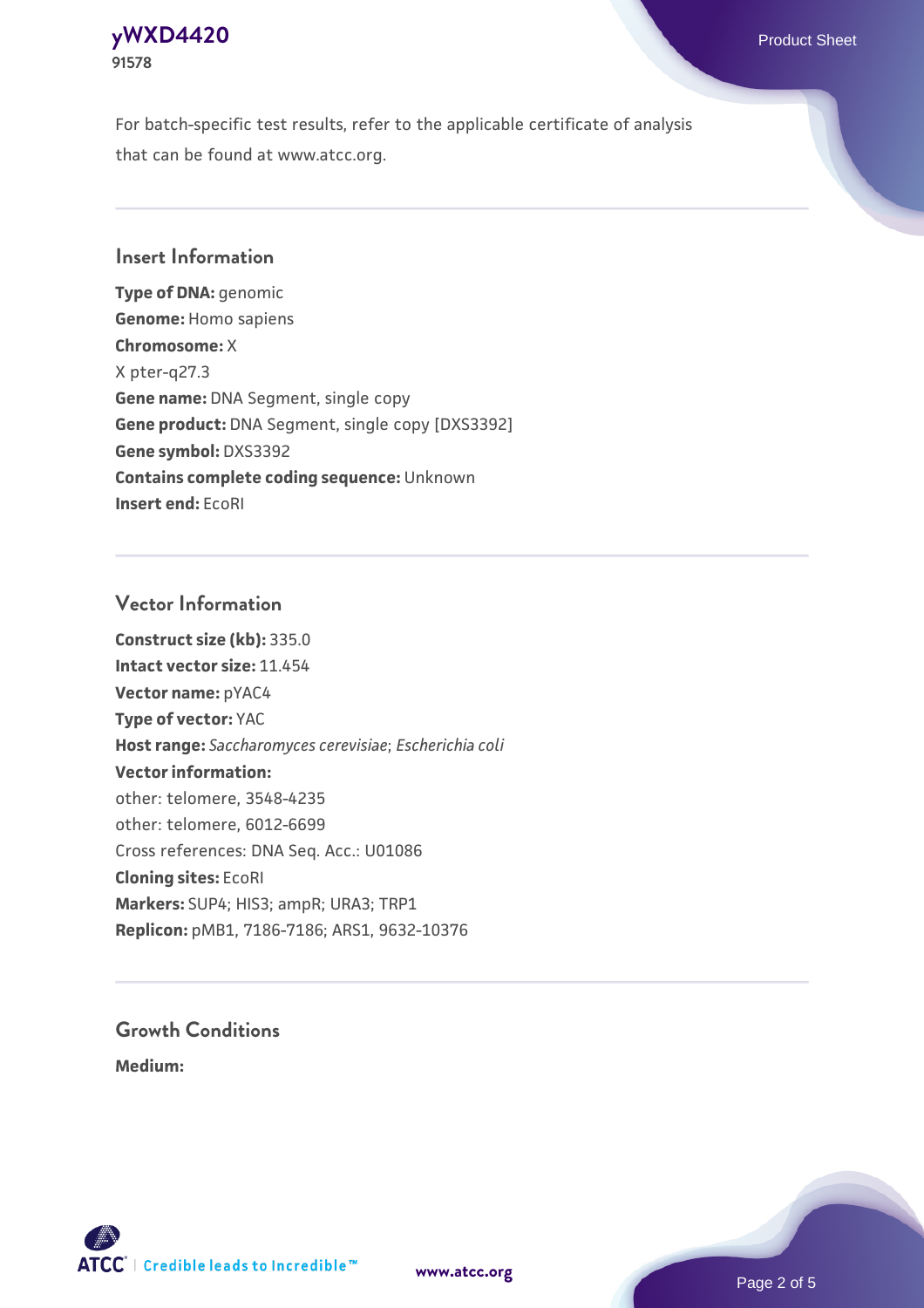#### **[yWXD4420](https://www.atcc.org/products/91578)** Product Sheet **91578**

[ATCC Medium 1245: YEPD](https://www.atcc.org/-/media/product-assets/documents/microbial-media-formulations/1/2/4/5/atcc-medium-1245.pdf?rev=705ca55d1b6f490a808a965d5c072196) **Temperature:** 30°C

#### **Notes**

More information may be available from ATCC (http://www.atcc.org or 703- 365-2620).

## **Material Citation**

If use of this material results in a scientific publication, please cite the material in the following manner: yWXD4420 (ATCC 91578)

## **References**

References and other information relating to this material are available at www.atcc.org.

### **Warranty**

The product is provided 'AS IS' and the viability of ATCC® products is warranted for 30 days from the date of shipment, provided that the customer has stored and handled the product according to the information included on the product information sheet, website, and Certificate of Analysis. For living cultures, ATCC lists the media formulation and reagents that have been found to be effective for the product. While other unspecified media and reagents may also produce satisfactory results, a change in the ATCC and/or depositor-recommended protocols may affect the recovery, growth, and/or function of the product. If an alternative medium formulation or reagent is used, the ATCC warranty for viability is no longer



**[www.atcc.org](http://www.atcc.org)**

Page 3 of 5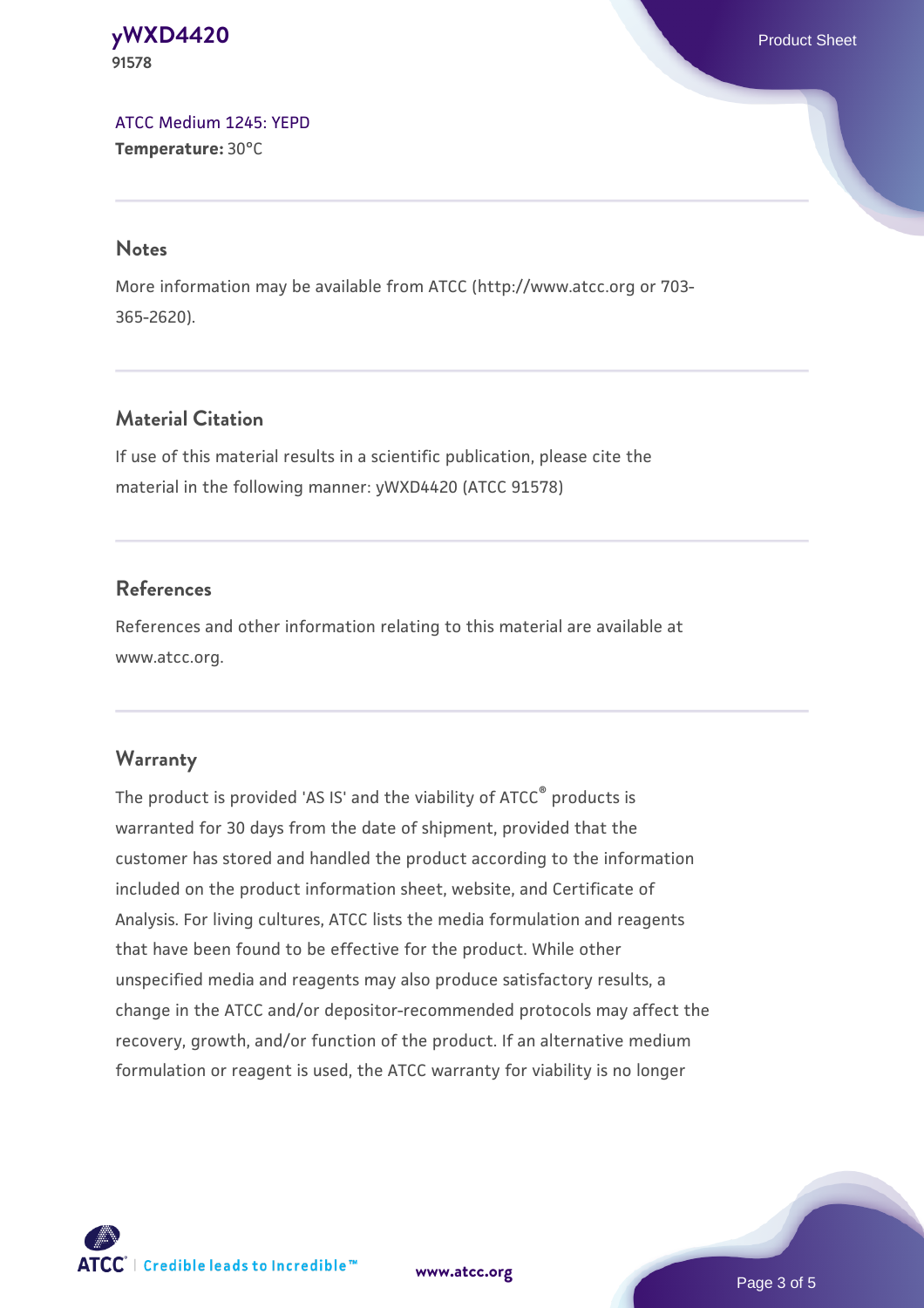**91578**

**[yWXD4420](https://www.atcc.org/products/91578)** Product Sheet

valid. Except as expressly set forth herein, no other warranties of any kind are provided, express or implied, including, but not limited to, any implied warranties of merchantability, fitness for a particular purpose, manufacture according to cGMP standards, typicality, safety, accuracy, and/or noninfringement.

#### **Disclaimers**

This product is intended for laboratory research use only. It is not intended for any animal or human therapeutic use, any human or animal consumption, or any diagnostic use. Any proposed commercial use is prohibited without a license from ATCC.

While ATCC uses reasonable efforts to include accurate and up-to-date information on this product sheet, ATCC makes no warranties or representations as to its accuracy. Citations from scientific literature and patents are provided for informational purposes only. ATCC does not warrant that such information has been confirmed to be accurate or complete and the customer bears the sole responsibility of confirming the accuracy and completeness of any such information.

This product is sent on the condition that the customer is responsible for and assumes all risk and responsibility in connection with the receipt, handling, storage, disposal, and use of the ATCC product including without limitation taking all appropriate safety and handling precautions to minimize health or environmental risk. As a condition of receiving the material, the customer agrees that any activity undertaken with the ATCC product and any progeny or modifications will be conducted in compliance with all applicable laws, regulations, and guidelines. This product is provided 'AS IS' with no representations or warranties whatsoever except as expressly set forth herein and in no event shall ATCC, its parents, subsidiaries, directors, officers, agents, employees, assigns, successors, and affiliates be liable for indirect, special, incidental, or consequential damages of any kind in connection with or arising out of the customer's use of the product. While reasonable effort is made to ensure authenticity and reliability of materials on deposit, ATCC is not liable for damages arising from the misidentification or



**[www.atcc.org](http://www.atcc.org)**

Page 4 of 5